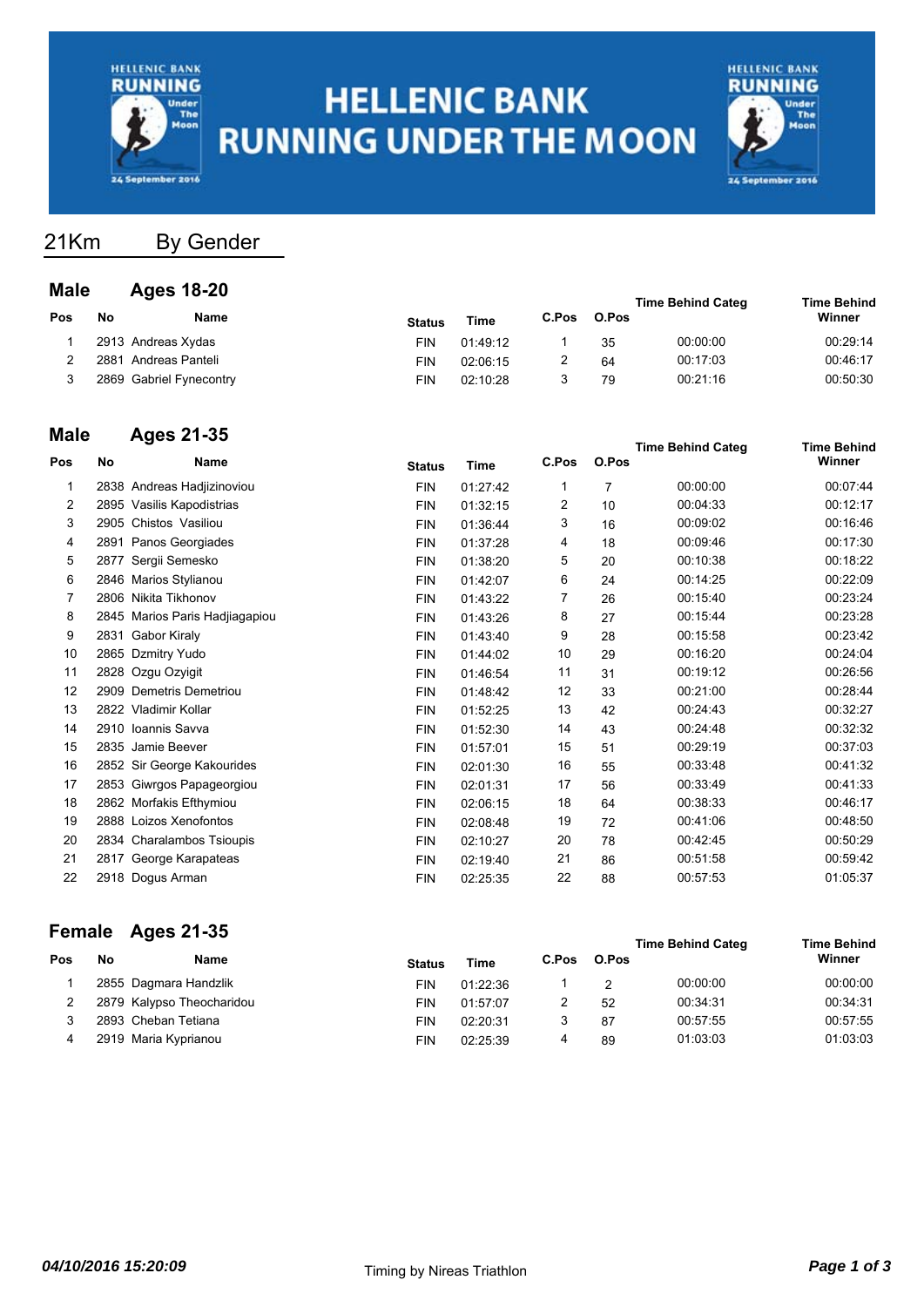

# **HELLENIC BANK RUNNING UNDER THE MOON**



# 21Km By Gender

#### **Male Ages 36-44**

| Mala |    | дуеэ эр-44                     |               |          |       |       | <b>Time Behind Categ</b> | <b>Time Behind</b> |
|------|----|--------------------------------|---------------|----------|-------|-------|--------------------------|--------------------|
| Pos  | No | Name                           | <b>Status</b> | Time     | C.Pos | O.Pos |                          | Winner             |
| 1    |    | 2866 Michael Keenan            | <b>FIN</b>    | 01:19:58 | 1     | 1     | 00:00:00                 | 00:00:00           |
| 2    |    | 2925 Chris Moss                | <b>FIN</b>    | 01:25:27 | 2     | 4     | 00:05:29                 | 00:05:29           |
| 2    |    | 2897 Steve Muir                | <b>FIN</b>    | 01:25:27 | 2     | 4     | 00:05:29                 | 00:05:29           |
| 4    |    | 2874 Chrysostomos Eliades      | <b>FIN</b>    | 01:26:04 | 4     | 6     | 00:06:06                 | 00:06:06           |
| 5    |    | 2896 Andreas Efstathiou        | <b>FIN</b>    | 01:29:26 | 5     | 8     | 00:09:28                 | 00:09:28           |
| 6    |    | 2870 Tony Papadopoulos         | <b>FIN</b>    | 01:31:02 | 6     | 9     | 00:11:04                 | 00:11:04           |
| 7    |    | 2809 Polys Palantzis           | <b>FIN</b>    | 01:34:50 | 7     | 11    | 00:14:52                 | 00:14:52           |
| 8    |    | 2922 Vasilis Hadgimiltis       | <b>FIN</b>    | 01:35:11 | 8     | 12    | 00:15:13                 | 00:15:13           |
| 9    |    | 2880 Savas Spanudis            | <b>FIN</b>    | 01:35:23 | 9     | 14    | 00:15:25                 | 00:15:25           |
| 10   |    | 2878 Andreas Themistokleous    | <b>FIN</b>    | 01:37:19 | 10    | 17    | 00:17:21                 | 00:17:21           |
| 11   |    | 2861 Antonis Zinonos           | <b>FIN</b>    | 01:37:55 | 11    | 19    | 00:17:57                 | 00:17:57           |
| 12   |    | 2821 Emil Penciak              | <b>FIN</b>    | 01:38:50 | 12    | 21    | 00:18:52                 | 00:18:52           |
| 13   |    | 2867 Stelios Stylianou         | <b>FIN</b>    | 01:40:55 | 13    | 22    | 00:20:57                 | 00:20:57           |
| 14   |    | 2924 Savas Chazi               | <b>FIN</b>    | 01:41:35 | 14    | 23    | 00:21:37                 | 00:21:37           |
| 15   |    | 2849 Reginos Vrahimis          | <b>FIN</b>    | 01:42:25 | 15    | 25    | 00:22:27                 | 00:22:27           |
| 16   |    | 2860 Daniel Coll Capdevila     | <b>FIN</b>    | 01:44:24 | 16    | 30    | 00:24:26                 | 00:24:26           |
| 17   |    | 2840 Petros Stylianou          | <b>FIN</b>    | 01:49:13 | 17    | 36    | 00:29:15                 | 00:29:15           |
| 18   |    | 2829 Mark Davey                | <b>FIN</b>    | 01:51:27 | 18    | 39    | 00:31:29                 | 00:31:29           |
| 19   |    | 2824 Stelios Aristodemou       | <b>FIN</b>    | 01:51:38 | 19    | 40    | 00:31:40                 | 00:31:40           |
| 20   |    | 2900 Miroslav Rungo            | <b>FIN</b>    | 01:52:11 | 20    | 41    | 00:32:13                 | 00:32:13           |
| 21   |    | 2908 Charalambos Georgiou      | <b>FIN</b>    | 01:54:26 | 21    | 45    | 00:34:28                 | 00:34:28           |
| 21   |    | 2836 Marios Yiakoumi           | <b>FIN</b>    | 01:54:26 | 21    | 45    | 00:34:28                 | 00:34:28           |
| 23   |    | 2805 Michalis Michael          | <b>FIN</b>    | 01:55:38 | 23    | 48    | 00:35:40                 | 00:35:40           |
| 24   |    | 2857 Alexandros Alexandrou     | <b>FIN</b>    | 01:56:38 | 24    | 49    | 00:36:40                 | 00:36:40           |
| 25   |    | 2921 Yiannis Christodoulides   | <b>FIN</b>    | 01:56:41 | 25    | 50    | 00:36:43                 | 00:36:43           |
| 26   |    | 2883 Yiannis Panayiotides      | <b>FIN</b>    | 01:57:36 | 26    | 53    | 00:37:38                 | 00:37:38           |
| 27   |    | 2813 Christos Papaefstathiou   | <b>FIN</b>    | 02:01:13 | 27    | 54    | 00:41:15                 | 00:41:15           |
| 28   |    | 2804 Wayne Gilhart             | <b>FIN</b>    | 02:02:36 | 28    | 58    | 00:42:38                 | 00:42:38           |
| 29   |    | 2906 Theodoros Christodoulides | <b>FIN</b>    | 02:03:18 | 29    | 59    | 00:43:20                 | 00:43:20           |
| 29   |    | 2907 Nechtarios Georgiou       | <b>FIN</b>    | 02:03:18 | 29    | 59    | 00:43:20                 | 00:43:20           |
| 31   |    | 2894 Theodoros Themistokleous  | <b>FIN</b>    | 02:06:00 | 31    | 63    | 00:46:02                 | 00:46:02           |
| 32   |    | 2841 Sokratis Michailidis      | <b>FIN</b>    | 02:07:28 | 32    | 68    | 00:47:30                 | 00:47:30           |
| 33   |    | 2850 Andreas Antoniades        | <b>FIN</b>    | 02:07:41 | 33    | 70    | 00:47:43                 | 00:47:43           |
| 34   |    | 2885 Stavros Argyridis         | <b>FIN</b>    | 02:08:48 | 34    | 72    | 00:48:50                 | 00:48:50           |
| 34   |    | 2886 Costas Hadjioannou        | <b>FIN</b>    | 02:08:48 | 34    | 72    | 00:48:50                 | 00:48:50           |
| 34   |    | 2889 Konstantinos Oikonomidis  | <b>FIN</b>    | 02:08:48 | 34    | 72    | 00:48:50                 | 00:48:50           |
| 34   |    | 2890 Konstantinos X"Kostis     | <b>FIN</b>    | 02:08:48 | 34    | 72    | 00:48:50                 | 00:48:50           |
| 38   |    | 2833 Andros Vasiliou           | <b>FIN</b>    | 02:09:24 | 38    | 77    | 00:49:26                 | 00:49:26           |
| 39   |    | 2832 Marios Vasiliou           | <b>FIN</b>    | 02:10:50 | 39    | 80    | 00:50:52                 | 00:50:52           |
| 40   |    | 2819 Andreas Demetriades       | <b>FIN</b>    | 02:17:29 | 40    | 81    | 00:57:31                 | 00:57:31           |
| 41   |    | 2818 Anastasis Hatjimichael    | <b>FIN</b>    | 02:17:30 | 41    | 82    | 00:57:32                 | 00:57:32           |
| 42   |    | 2803 Steven Shipp              | <b>FIN</b>    | 02:30:19 | 42    | 90    | 01:10:21                 | 01:10:21           |
|      |    |                                |               |          |       |       |                          |                    |